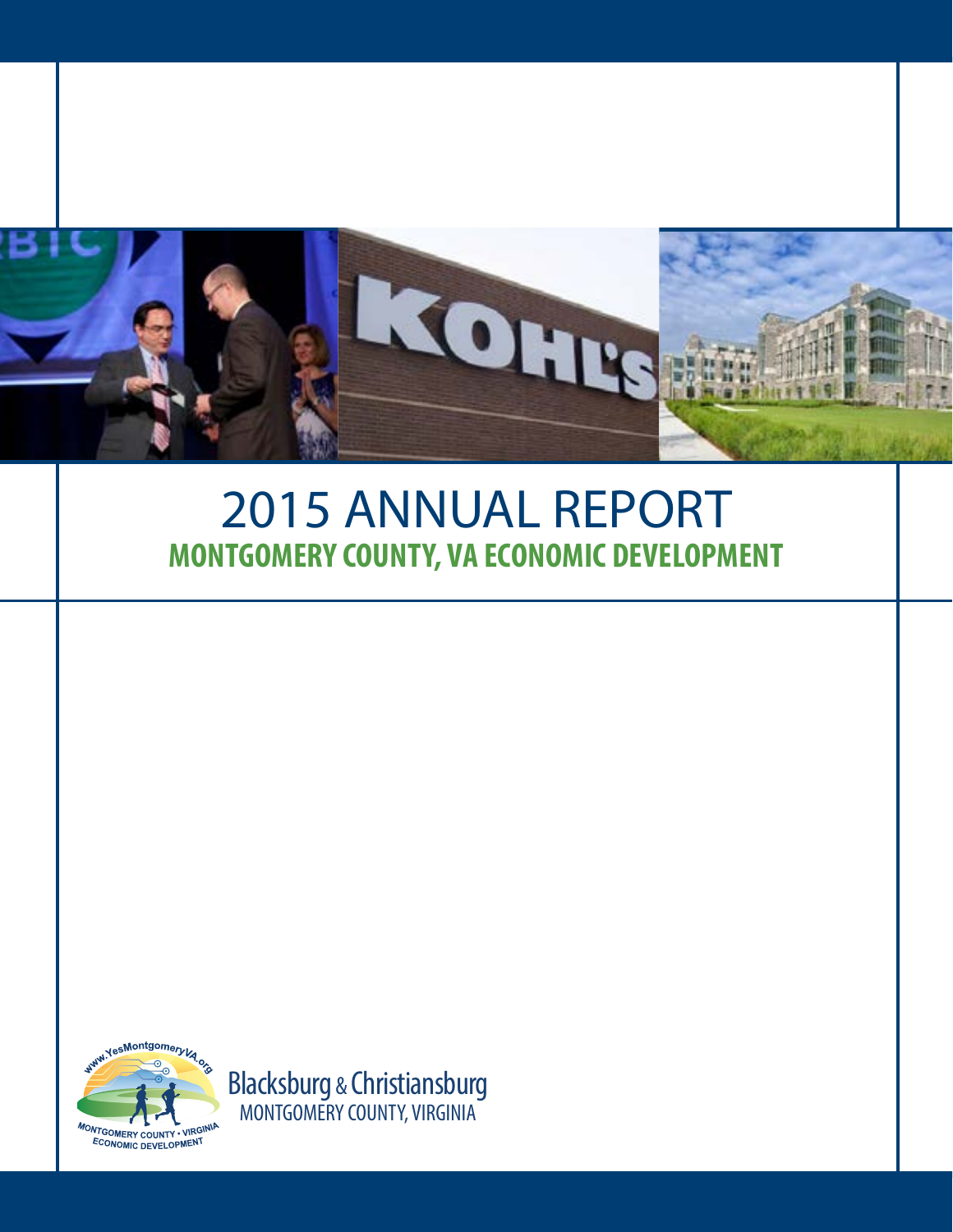The Montgomery County, VA, Department of Economic Development (MCDED) prepared this annual report to showcase the organization's activities and accomplishments during 2015. The report is also intended to be an economic development marketing tool for Montgomery County, and features the achievements of local companies, entrepreneurs and other key allies.

The Department of Economic Development is dedicated to improving the quality of life throughout Montgomery County – including the incorporated towns of Blacksburg and Christiansburg – by encouraging positive economic growth that:

**10 PROJECTS...** The Department actively supported nine company expansion projects where investment and jobs were added, and existing jobs were retrained through the Virginia Job Investment Program. The Department also supported one company locating in Montgomery County.

\$9.5 MILLION... Investment made or announced by projects supported by the Department exceeds \$9.5 million.

**Brian Hamilton, CEcD** Economic Development Director hamiltonbt@montgomerycountyva.gov

**170 NEW JOBS...** Companies assisted by the Department will create 170 new jobs, and retrain 110 existing jobs through the Virginia Jobs Investment Program.

**Brenda Rigney, CEcD** Project Manager, Existing Industry rigneybb@montgomerycountyva.gov

**52 BRE VISITS...** The Department visited 32 local companies through its Business Retention & Expansion Program (BRE). Twenty of the companies required follow up support services, bringing the total BRE visits to 52 for the year.

**Ashlyn Shrewsbury** Project Manager, Marketing and Business Development shrewsburyaj@montgomerycountyva.gov **15 PROSPECT VISITS...** The Department generated 38 new prospect leads, responded to 37 requests for information, and participated in 15 prospect visits by new businesses.

**Kim Hall** Economic Development Assistant hallkm@montgomerycountyva.gov



# <span id="page-1-0"></span>INTRODUCTION

131,000 SF... The Economic Development Authority leased 131,000 square-feet of space to three companies. The three new leases were negotiated in 2014 by the Department and all three companies took occupancy in 2015. The three new leases are worth \$8.3 million in total revenues.

# **CONTENTS**

- 2 | [INTRODUCTION](#page-1-0)
- 3 | [2015 BY THE NUMBERS](#page-1-1)
- **COMMUNITY** [ACCOLADES](#page-2-0) 4 |
- [2009-2015 PROJECT](#page-2-1)  [SUMMARY](#page-2-1) 5 |
- 6 | BUSINESS RETENTION [& EXPANSION](#page-3-0)
- 8 | BUSINESS ATTRACTION [& MARKETING](#page-4-0)
- 10 | COMMUNICATIONS & **[OUTREACH](#page-5-0)**
- [REAL ESTATE &](#page-6-0)  [INFRASTRUCTURE](#page-6-0) 12 |
- 14 | [TOURISM](#page-7-0)
- 15 | BOARDS & **[COMMISSIONS](#page-7-1)**

Photo Credit: TORC Robotic **The TORC Robotics building in the Blacksburg Industrial Park.**

**20,707 WEBSITE VISITS...** YesMontgomeryVA.org was visited 20,707 times from 130 countries around the world and from all of the states. The Department sent out 7 news releases, via email marketing and social media, that were viewed 5,575 times.

Our department accomplishes its mission through strategies that support the startup, retention and expansion of companies already in Montgomery County as well as the attraction of new targeted industries to the community.

- *• CREATES* meaningful career opportunities
- *EXPANDS* the commercial tax base to support the delivery of vital public services, and
- *• PROTECTS* our enviable quality of life

# <span id="page-1-1"></span>2015 BY THE NUMBERS

### *To the Honorable Chair, Members of the Board of Supervisors and the Citizens of Montgomery County:*

### **DEPARTMENT STAFF**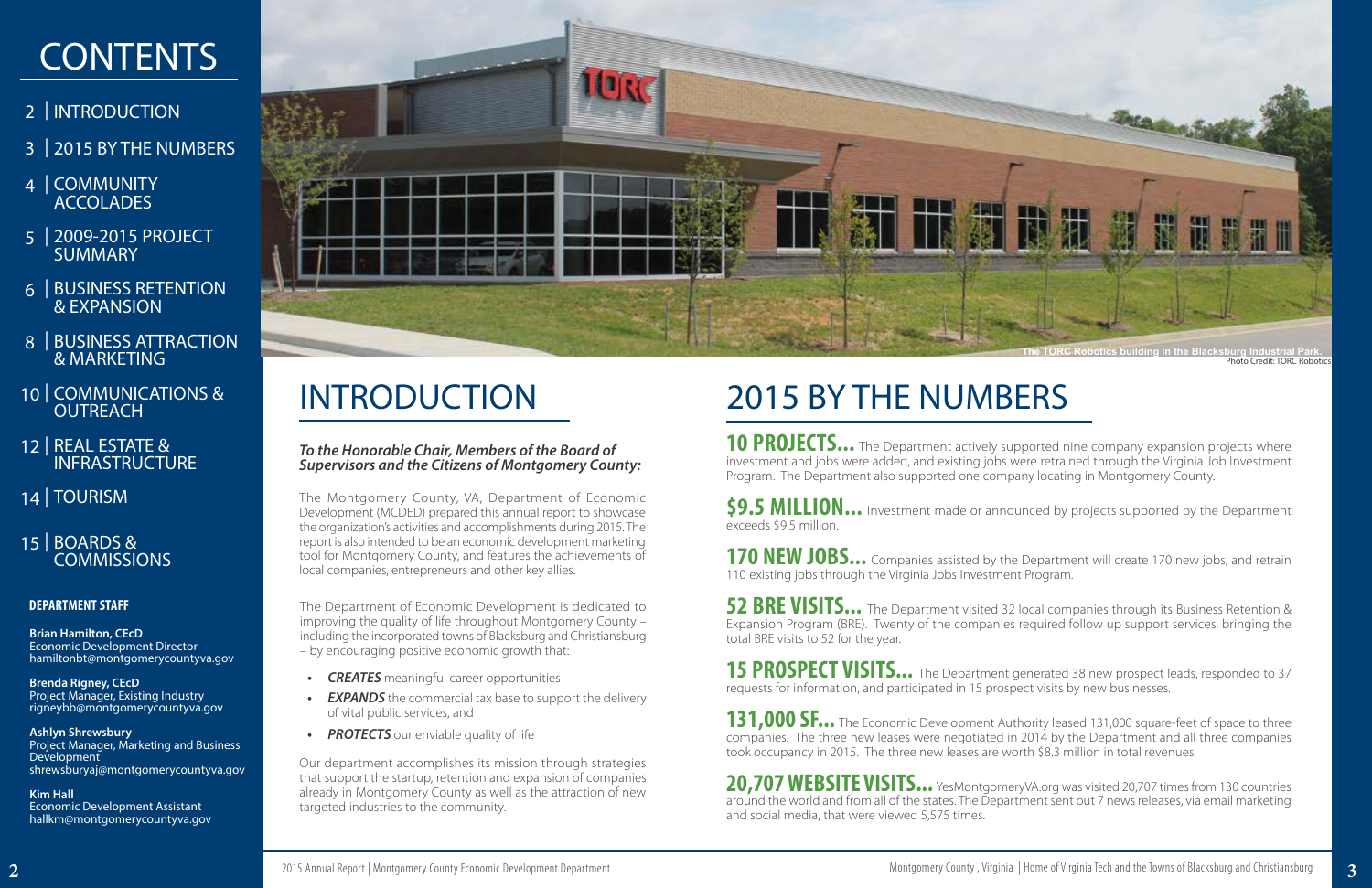# <span id="page-2-0"></span>COMMUNITY ACCOLADES

### **#1 LEADING LOCATION MID-SIZED METRO IN VIRGINIA,**  *Area Development Magazine*

**Blacksburg** was ranked No. 1 Best Place to Retire in the nation. This high ranking is due to the town being home to Virginia Tech, having a low cost of living, affordable housing and low crime rates.

Among all mid-sized metropolitan areas in Virginia, *Blacksburg- Christiansburg-Radford MSA* ranked No. 1 in the Commonwealth.

### **#1 BEST PLACE TO RETIRE,** *OnlyInYourState.com*

### **#3 DIGITAL COUNTY,** *Consumer Electronics Association*

*Montgomery County* ranked No. 3 nationally, and No. 1 in Virginia for Digital Counties with populations under 150,000. Following this trend, *Virginia* was ranked one of the Top 10 states for encouraging innovation.

## **#4 LEAST EXPENSIVE ZIP CODE FOR CAR INSURANCE,** *CarInsurance.com*

*Christiansburg* ZIP code 24073 ranked as the No. 4 overall Least Expensive Zip Code for Car Insurance. The study examined over 33,000 U.S. ZIP codes by calculating rates from six major carriers, including Allstate, Farmers, GEICO, Nationwide, Progressive and State Farm.

# **#7 BEST STATE FOR BUSINESS,** *Forbes*



*Virginia* ranked as the No. 7 overall Best State for Business. The Commonwealth also ranked No. 1 for its regulatory environment, No. 2 for its labor supply and No. 5 for its quality of life nationally.

# **TOP 10 PERCENT OF WORLD'S BEST UNIVERSITIES,** *Quacquarelli Symonds*

*Virginia Tech* ranked in the Top 10 percent among 3,500 of the World's Best Universities.

# <span id="page-2-1"></span>2009-2015 PROJECT SUMMARY

### **Since 2009, the Department has made 34 total announcements from new and existing businessses. From these announcements, there have been 1,708 total new jobs, with over \$96 million in total investment.**



### Announcements Since 2009 (34)



### Jobs Added Since 2009 (1,708)



 $\blacksquare$  New Jobs - 14%  $\blacksquare$  Expansion Jobs - 86%



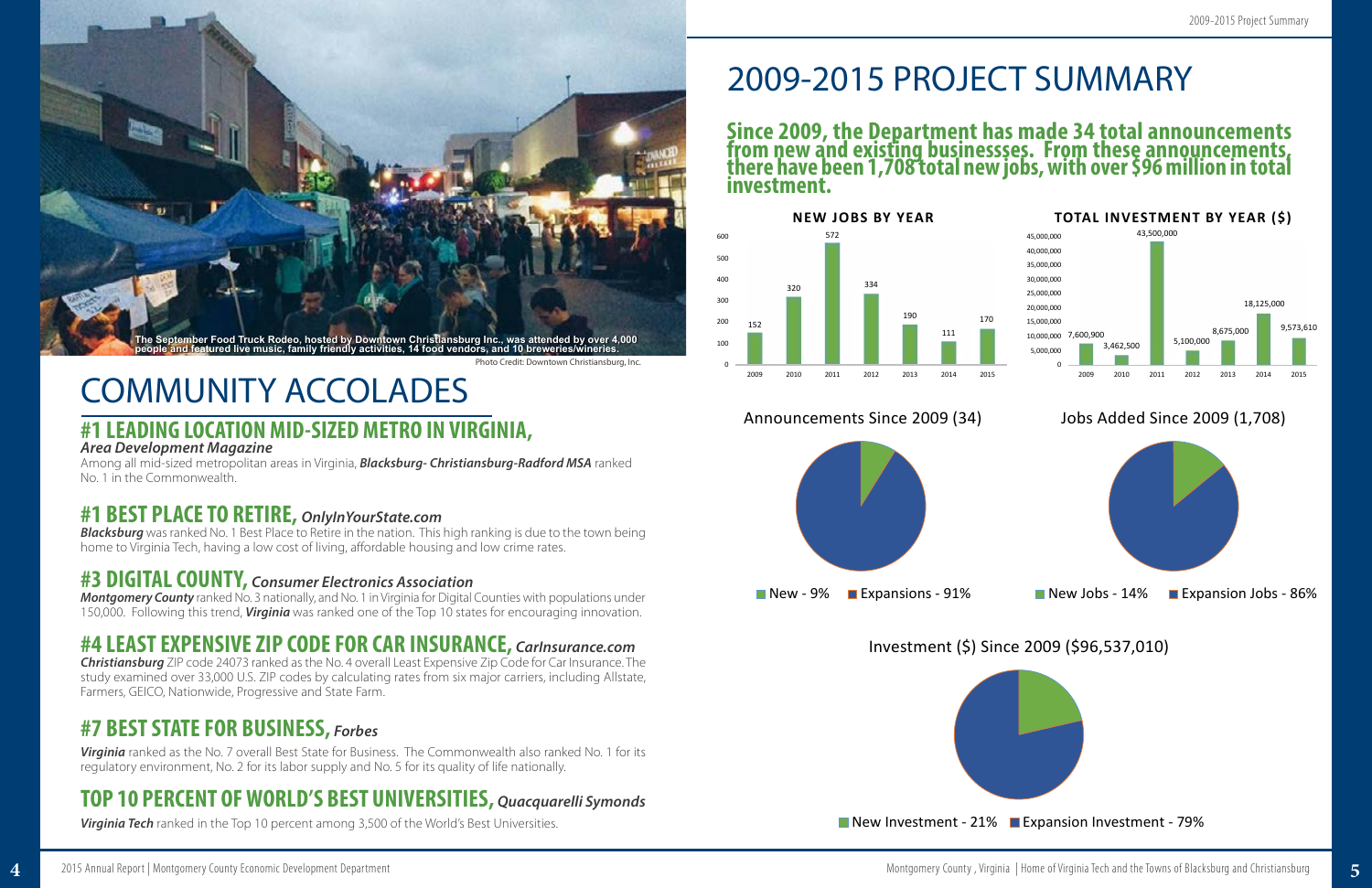On April 7, Polymer Solutions Inc. - an independent testing lab and strategic resource for polymer testing, materials analysis and metals testing - held its ribbon cutting ceremony at the Falling Branch Corporate Park in Christiansburg, to celebrate its recent expansion and new state-of-the-art facility.

The ceremony included remarks by Caitlyn Scaggs and Jim Rancourt of PSI. Representatives from the Town of Christiansburg and Montgomery County Board of Supervisors were in attendance.

"Polymer Solutions serves a global client base with our talented scientists and extensive laboratory instrumentation," said Jim Rancourt, Founder and CEO of Polymer Solutions. "With the construction of a state-of-the-art laboratory facility we will be well positioned to add staff, continue to expand our testing capabilities, and ultimately better meet the needs of our clients."

"Since its founding in 2005, TORC has grown to become a major leader in unmanned systems, vehicle automation and robotics. The company spun out of an idea CEO and Co-founder Michael Fleming had while working in the Virginia Tech robotics department," remarked Mary Rae Carter. "This is a true commitment on TORC's behalf, and their continued goal to increase the employment base and capital investment is truly a significant accomplishment for the town of Blacksburg, Montgomery County and the Commonwealth.<sup>"</sup>



**Auggedie termonstrations were held at Torc Robotic's ribbon cutting in July of 2015.** 

# <span id="page-3-0"></span>BUSINESS RETENTION & EXPANSION





### **HUBBLE LIGHTING INVESTS OVER \$6 MILLION, CREATES 100 JOBS**

### **UPDATE: TORC ROBOTICS HOLDS RIBBON CUTTING IN JULY OF 2015**

In May, Hubble Lighting announced plans to invest \$6.015 million to expand and consolidate its manufacturing and assembly operations at its facility in the Town of Christiansburg. This project will create 100 new jobs at the facility. This manufacturing operation has thrived in the New River Valley since 1963 with its production and assembly of high-value LED products.

On July 16, TORC Robotics - a leader in autonomous vehicle solutions - held its grand opening and ribbon cutting ceremony for its expansion into a new \$2.5 million facility in Blacksburg. Through a lease agreement with TORC, the Economic Development Authority of Montgomery County (EDA) constructed a \$2.5 million, 20,270-square-foot facility in Phase V of the Blacksburg Industrial Park. TORC will lease the building from the EDA with the option to purchase the property.

The ceremony included remarks by Michael Fleming, CEO of TORC Robotics; Dr. Timothy Sands, President of Virginia Tech; and Mary Rae Carter, Special Advisor for Rural Partnerships for the Commonwealth of Virginia. The event also featured demonstrations of the company's autonomous vehicle technologies.

### **UPDATE: PSI HOLDS RIBBON CUTTING IN APRIL OF 2015**

"We celebrate Hubble Lighting's great investment and 100 new jobs in Montgomery County," said Maurice Jones, Virginia Secretary of Commerce and Trade. "This capability provides further strategic significance to the location for future growth. The long-term success of Virginia's existing businesses is evidence of what can be accomplished in the Commonwealth."

The Economic Development Department worked with the Virginia Economic Development Partnership, the Town of Christiansburg and the New River Valley Economic Development Alliance to secure this project. The company will receive assistance and benefits from many different sources for this expansion.

The Economic Development Department uses its Business Retention and Expansion (BRE) program as a way of maintaining good relationships and communication with companies in Montgomery County. Department staff arrange face-to-face BRE visits with local businesses to identify and help solve any problems or barriers that may be undermining their overall success and growth in our community.

In 2015, the Department visited 32 companies, 20 of which required follow up information or services, bringing the total BRE visits to 52. Nine companies supported through the program announced or completed expansion or relocation projects that will result in *\$9.573 million* in total new private investment and *170 new jobs*, as well as retraining *110 jobs* through the Virginia Jobs Investment Program.

### **BUSINESS RETENTION & EXPANSION PROGRAM**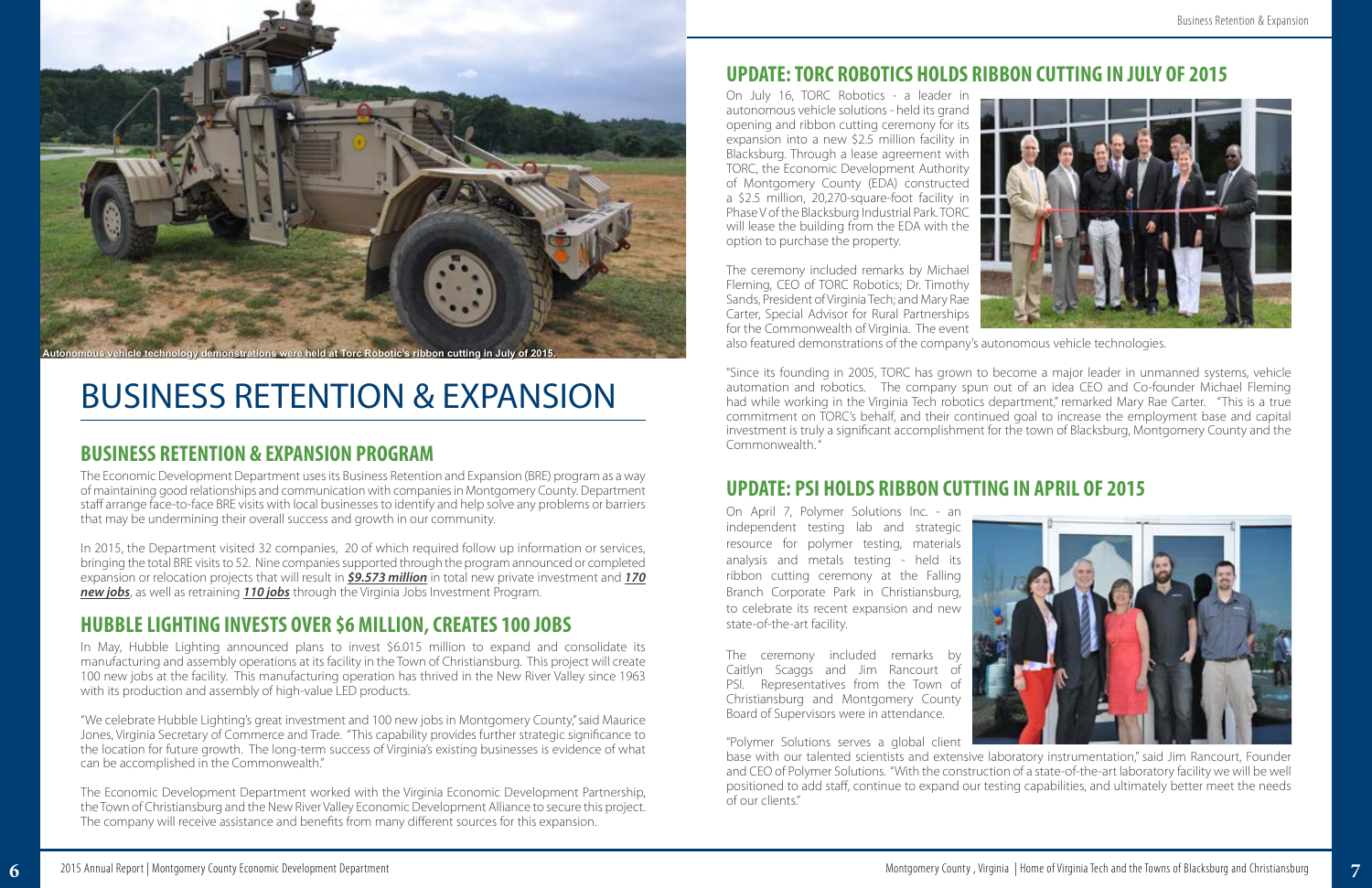In 2001, the Economic Development Authority (EDA) constructed the Technology Manufacturing Building in the Blacksburg Industrial Park to attract new industry or assist existing industry expand in the community. The EDA constructed the building to allow a modern, flexible facility for manufacturing, laboratory, and research and development. The building is located on 15 acres, is 109,000 square feet expandable to 190,000 square feet, and has 24 foot clear ceiling heights. The building's modern design and flexible facility assisted in the location of InMotion US and Luna Innovations to the building.

The Department worked with the New River Valley Economic Development Alliance and the Virginia Economic Development Partnership to secure both projects in this building. InMotion leases approximately 60,000 square feet of office and manufacturing space, while Luna leases 41,900 square feet through a lease agreement with the EDA. Luna is currently under a 10 year lease contract with the EDA, while InMotion is under a 7 year lease contract. Both contracts began in early 2015.

Luna is a developer and manufacturer of new generation technologies and products. In 2014, Luna decided to expand its operations in a newly renovated suite in the Technology Manufacturing Building. Luna focuses on taking innovative technologies from applied research to product development, as well as the commercial market, and driving breakthroughs in fields such as aerospace, automotive, telecommunications, healthcare, energy and defense. "We have been a tenant since 2007 and have been very pleased to be a part of Blacksburg's business community," said Luna President and CEO My Chung. "The facility continues to fill our needs, and we believe that this expansion will enable us to capitalize on the growth potential of our business."

In 2015, the Department and its allies generated 38 **Source of Leads, 2015** prospect leads. Thirty-seven of the leads required followup information (sites and buildings, community data, etc.) and 15 resulted in community visits by the prospects. At year end, 32 others were still actively considering projects in Montgomery County, and 4 had been successfully located.



InMotion is an Italian maker of parts for electric motors and builds parts for electric and hybrid vehicles, lift trucks, personal mobility devices, elevators, buses and refrigeration systems. It decided to open its first U.S. manufacturing facility in the Technology Manufacturing Building in Blacksburg after acquiring a local division of a Radford company in 2014. "Montgomery County has an outstanding combination of local talent and cost-effective facilities as well as improved access to Virginia Tech and its world-class electric vehicle research," stated Mike Jellen, General Manager of InMotion US.

### **PROSPECT ACTIVITY**

# <span id="page-4-0"></span>BUSINESS ATTRACTION & MARKETING

### **Prospect by Industry, 2015 (38)**





# **TECHNOLOGY MANUFACTURING BUILDING HOME TO 2 COUNTY BUSINESSES**



**Technology Manufacturing Building plan showing areas leased by Luna and InMotion.**



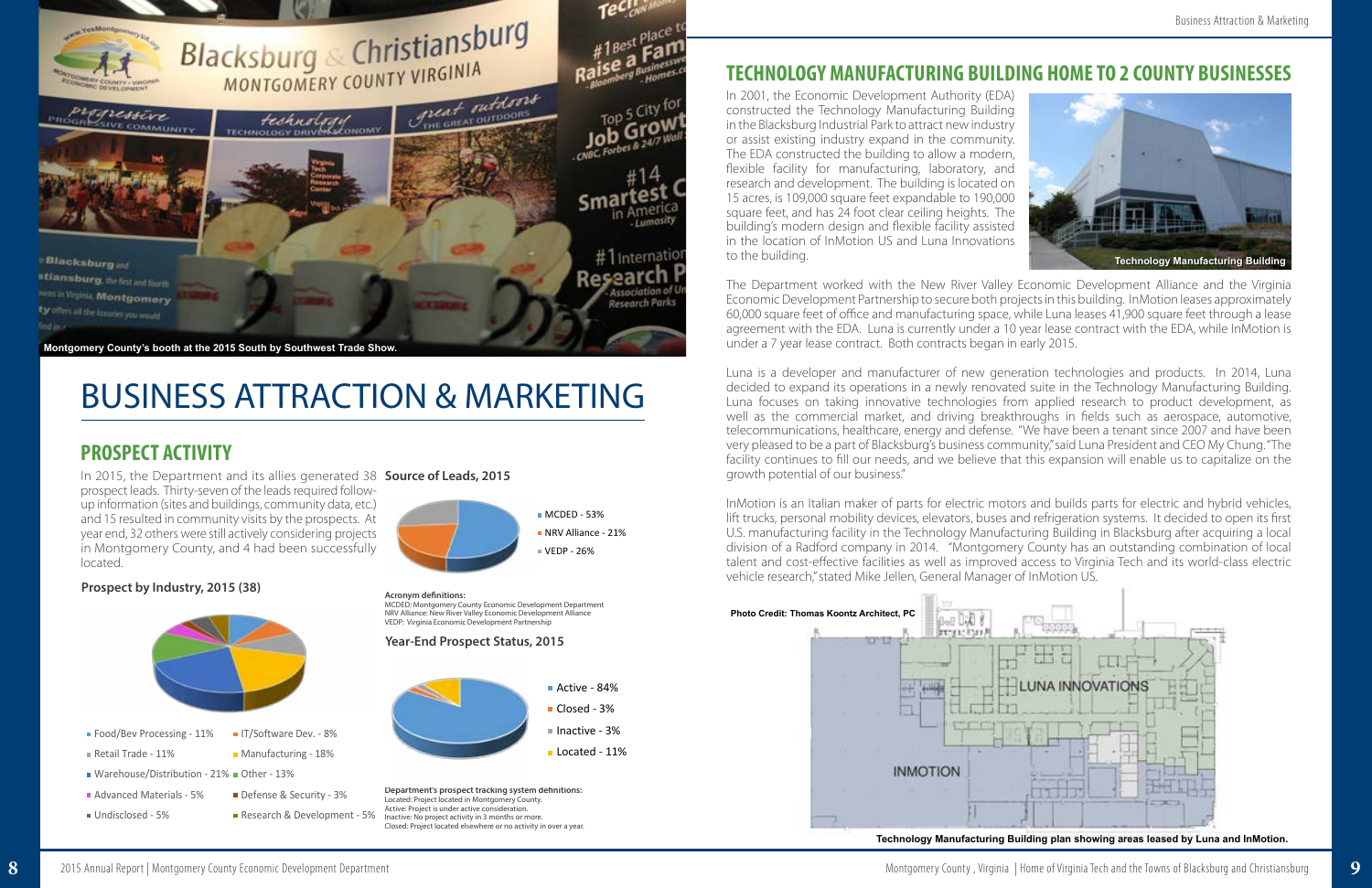### **COUNTY PRESENTS RISING STAR AWARD AT RBTC TECHNITE**

**Award Winners from Montgomery County**

In May, the Roanoke-Blacksburg Technology Council (RBTC) hosted the 2015 TechNite Awards Banquet at Hotel Roanoke. Seven-hundred area leaders in business and innovation gathered together to celebrate the growing technology community in the New River and Roanoke Valleys. The evening was highlighted with an awards ceremony.

Montgomery County was well represented with a total of 38 nominations within the six award categories, including Educator (3), Entrepreneur (11), Innovator (8), People's Choice, Regional Leadership (12), and Rising Star (4). The RBTC also included awards for the Technology Hall of Fame and the RUBY Award this year. Five of the eight awards presented during the ceremony went to nominees from the County, including the RUBY Award and the Technology Hall of Fame award.

The Economic Development Department sponsored the 2015 TechNite Awards Banquet to express Montgomery County's appreciation for the economic impact the regional technology sector has on our community. The Department also sponsored the Rising Star award.

"I would like to congratulate all of the award winners and nominees at this year's RBTC TechNite event," commented Craig Meadows, Montgomery County Administrator. "Montgomery County has a number of high-caliber, technology-driven companies, entrepreneurs, and educators such as the ones nominated this year, and we are blessed to have their innovative spirit and drive to boost our local economy."

**RUBY Award** Doug Juanarena, Rackspace **People's Choice Award** Card Isle **Stem Educator** Michael Collver (Blacksburg High School) and Darrell Roberts (Christiansburg High School) **Innovator** Rafael Davlos, Virginia Tech **Technology Hall of Fame** Dr. Mary Miller, IDD, Inc.



| <b>Top Metro Areas by Visits</b> |                     |       |  |  |  |
|----------------------------------|---------------------|-------|--|--|--|
| 1                                | Blacksburg, VA      | 4,293 |  |  |  |
| 2                                | Washington, DC      | 687   |  |  |  |
| 3                                | Roanoke, VA         | 626   |  |  |  |
| 4                                | Richmond, VA        | 418   |  |  |  |
| 5                                | New York, NY        | 221   |  |  |  |
| 6                                | Chicago, IL         | 221   |  |  |  |
| 7                                | Charlottesville, VA | 183   |  |  |  |
| 8                                | Charlotte, NC       | 151   |  |  |  |
| 9                                | Nashville, TN       | 104   |  |  |  |
| 10                               | Los Angeles, CA     | 68    |  |  |  |

#### **YesMontgomeryVA.org visitors from U.S.**



# **YESMONTGOMERYVA.ORG TOPS 20,000 VISITS**

| <b>Top International Visitors</b> |         |     |  |  |
|-----------------------------------|---------|-----|--|--|
|                                   | Brazil  | 676 |  |  |
| $\mathcal{P}$                     | India   | 242 |  |  |
| 3                                 | Italy   | 156 |  |  |
| 4                                 | Canada  | 96  |  |  |
| 5                                 | Estonia | 82  |  |  |
|                                   |         |     |  |  |

YesMontgomeryVA.org is the official website of the Economic Development Department and showcases the quality of life and business climate in Montgomery County. In 2015, the website had over 20,707 visitors from 130 countries and all U.S. states. The Department sent out 7 news releases, via email marketing and social media, that generated 5,575 page views. The news releases marketed community accolades and business announcements.

## **DEPARTMENT RECEIVES AWARD OF MERIT FOR 2014 ANNUAL REPORT**

In May, the Southern Economic Development Council (SEDC) presented an Award of Merit in the small division to the Department for its 2014 Economic Development Annual Report. This award was judged based on graphic appeal, clarity of message, quality of information, positioning/differentiation, and format.

"The Montgomery County Economic Development Department hit the mark this year with its marketing campaign. Its campaign not only showed creativity, but also solid messaging and effectiveness at reaching its target audience," said SEDC President Gene Stinson.

These awards are given every year at the SEDC's Annual Conference. The 2015 conference was held July 26-28, in Savannah, Georgia.

# <span id="page-5-0"></span>COMMUNICATIONS & OUTREACH

#### **Events Sponsored:**

- Montgomery County Chamber of Commerce Golf Tournament and Annual Banquet
- Roanoke-Blacksburg Technology Council TechNite Awards Banquet
- VT KnowledgeWorks Global Partnership Week
- 

• VEDP: Global Trade & Products, China- Success or Failure for your Business

### **SPONSORED EVENTS**

The Department sponsored several events in 2015 for business outreach and to support the initiatives of its many partners and allies.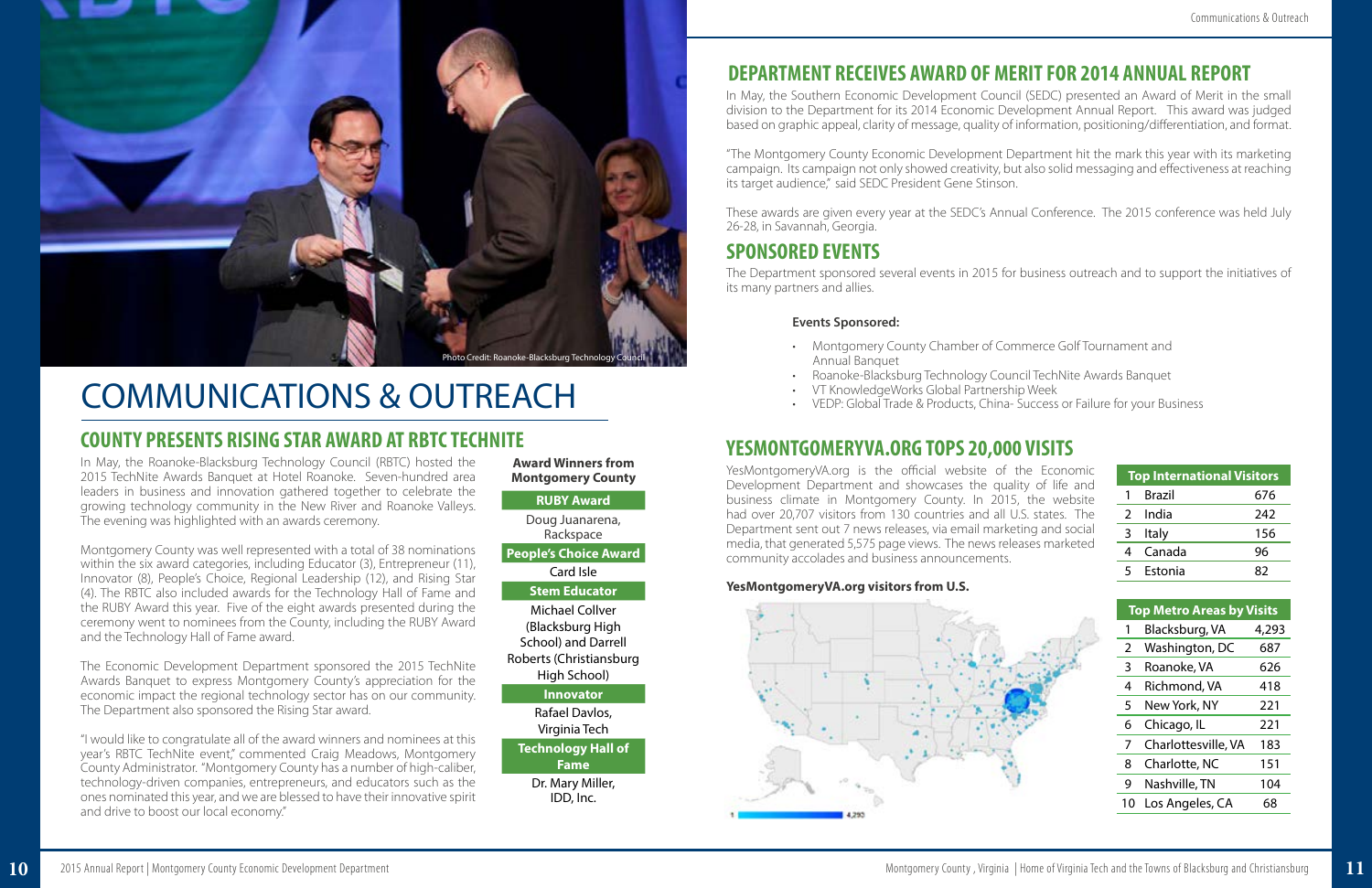Photo Credit: The Roanoke Times

# <span id="page-6-0"></span>REAL ESTATE & INFRASTRUCTURE 567.9 MILLION OF ROAD PROJECTS UNDERWAY

• **The Retreat at Blacksburg** - A development that includes 203 high-end cottage-style housing units, 829 bedrooms, with on-site amenities such as a club room, exercise facility, swimming pool and volleyball

Several large residential developments recently broke ground or finished construction. Here are a few:

**The Edge (Blacksburg)** - A \$45 million, 911 bedroom student housing development near Virginia Tech. Phase I of the development was completed in late 2014. Phase II was completed in 2015 and is also

- court. Phase I broke ground in 2015 and is expected to be completed in 2016.
- now open.

**Elliston/Ironto Connector (Eastern Montgomery)** - Construction of this \$21.2 million project began in spring 2014. Two miles of Route 603 (North Fork Road) in Montgomery County will be reconstructed to improve safety and traffic flow. The project will provide a better connection between Route 11/460 (Elliston) and Interstate 81 at exit 128 (Ironto). The road is closed to traffic from April 2015 to March 2016.

In 2015, \$67.9 million of road projects were either allocated or under construction. Two major projects under construction in 2015 included:

**Southgate Connector (Blacksburg)** - In 2014, VDOT allocated \$46.7 million to replace the signalized intersection at Route 460 and Southgate Drive at the entrance to Virginia Tech with a diverging diamond interchange. This new interchange will eliminate one of the last two at-grade intersections on the Blacksburg Bypass section of U.S. Route 460. In Spring 2015, this project officially broke ground and

- Work on this project is anticipated to be completed in summer 2016.
- began construction. The Southgate Connector is expected to be finished in December 2019.

### **NEW COMMERCIAL REAL ESTATE PROJECTS BRING BIG NAMES TO THE COUNTY**

## **NEW RESIDENTIAL DEVELOPMENTS OPEN OR BREAK GROUND IN BLACKSBURG**



Three major commercial real estate projects broke ground or were completed in 2015, including:



- **• Kohl's (Christiansburg)**  A lease was signed with the New RIver Valley Mall for 50,000 square feet of retail space. The company offers national and exclusive brands for women's, men's and children's clothing and housewares, including luggage and bedding.
- *•* **Zoes Kitchen (Blacksburg)** A restaurant development at First and Main Shopping Center. Zoes is a counter-service chain that offers mediterranean soups, salads, sandwiches & kebabs. The restaurant is set to open in early 2016.
- **Panda Express (Christiansburg)** A Chinese fast-food chain restaurant development near the New River Valley Mall. Panda Express began development in 2015 and will open in early 2016.



**Kohl's set to open on February 28th at the New River Valley Mall in Christiansburg.**







Photo Credit: vtcampusedge.com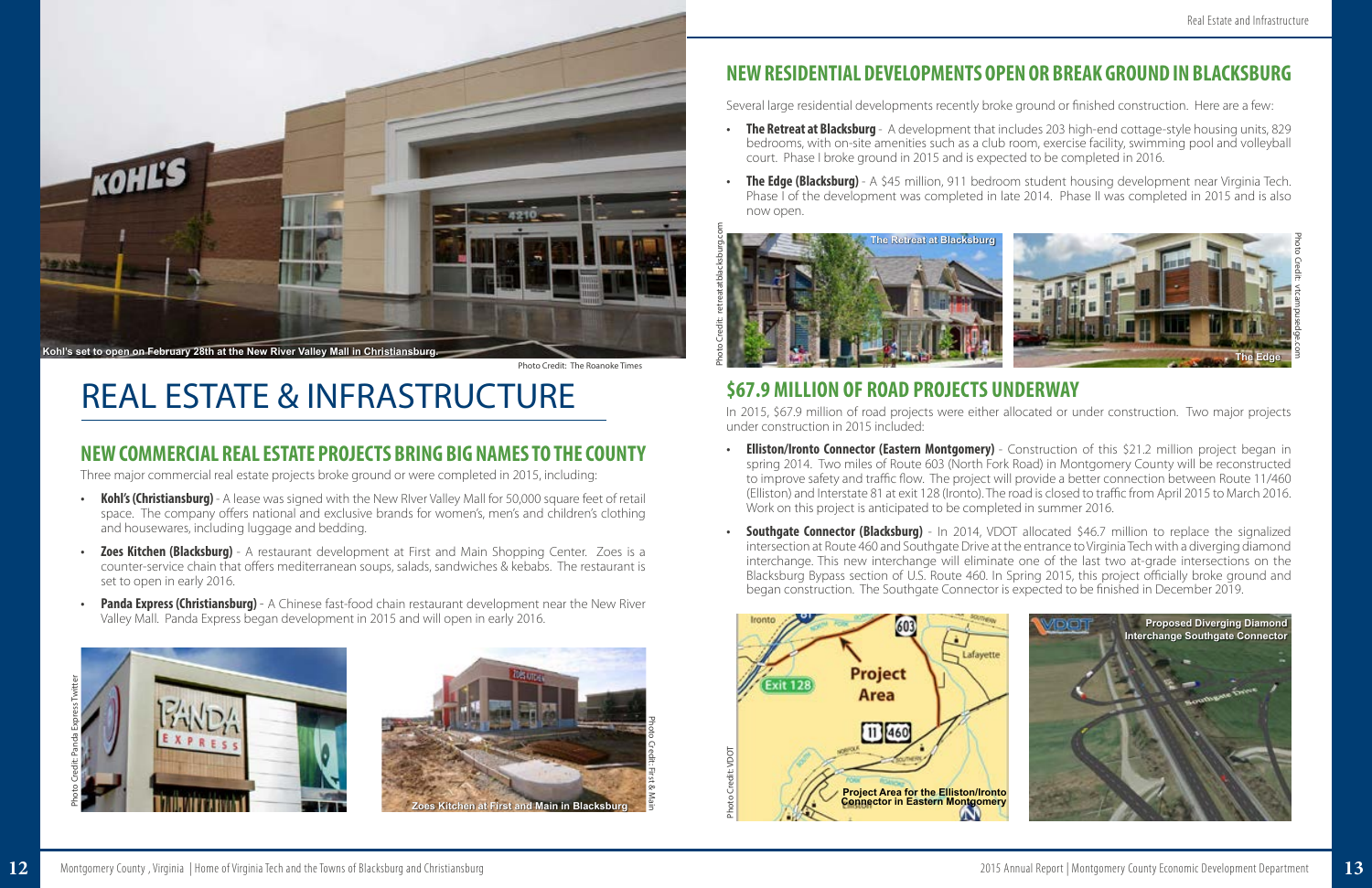The Montgomery Regional Economic Development Commission (EDC) was created in 1982 by a resolution of the Montgomery County Board of Supervisors. The EDC acts in an advisory capacity on economic development matters for the County. It meets the fourth Thursday of every month. The Department provides staff support to the EDC.

### **EDC DIRECTORS**

Patrick Bixler John Bush Joe Carpenter - Vice Chair John Overton Ann Carter Angie Covey Matthew Gabriele Eric Johnsen

#### **STAFF SUPPORT**

Brian T. Hamilton – Department Director Brenda Rigney – Secretary

### **MBC DEVELOPMENT CORPORATION**

The MBC Development Corporation is a 501(c) 3 organization created in 1985 to enhance and broaden the employment base in Montgomery County by providing small business with low interest loans not available from conventional sources. Since its creation, the MBC has provided 32 small business loans totaling over \$1.4 million.

| Mary Biggs                     |
|--------------------------------|
| Terry Brizendine               |
| Michael Cooke                  |
| John Cusimano - Vice President |
| <b>Brad Denardo</b>            |

#### **COMMISSION MEMBERS: STAFF SUPPORT:**

The Economic Development Authority was created in 1970 by the Montgomery County Board of Supervisors. The EDA has the authority to issue industrial development bonds as well as acquire, lease and/or sell real and personal property. The EDA meets the third Tuesday of every month. The Department provides staff support to the EDA.

#### **EDA DIRECTORS**

Eric Johnsen – Chair Tommy Loflin – Vice Chair John Phillips James Taylor III Ray Tuck John Tuttle Doug Winstead

#### **STAFF SUPPORT**

Brian T. Hamilton – Secretary/Treasurer Brenda Rigney – Assistant Secretary/Treasurer Marty McMahon – Legal Counsel Craig Meadows – County Administrator Angie Hill – Finance Director

### **ECONOMIC DEVELOPMENT AUTHORITY OF MONTGOMERY COUNTY, VA**

### **MONTGOMERY REGIONAL ECONOMIC DEVELOPMENT COUNCIL**

Mark Hamric - Treasurer Cecile Newcomb Henry Showalter Fritz Streff Tom Via - President

# <span id="page-7-1"></span>BOARDS AND COMMISSIONS

The Economic Development Department provides administrative support to the following entities:

# <span id="page-7-0"></span>HOSPITALITY AND TOURISM **TOURISM SPENDING TOPS \$136.3 MILLION**

Joe Meredith Michael Miller – Chair Shaun Rai

Brenda Rigney – Secretary Marty McMahon – Legal Counsel

In September 2015, the Virginia Tourism Corporation released its 2014 report on the Economic Impact of Domestic Travel on Virginia and Localities. The report, prepared by the U.S. Travel Association, examined tourism spending in Virginia by U.S. visitors traveling 50 miles or more away from home.

According to the report, tourism spending in Montgomery County reached \$136.3 million in 2014 - a 2.8 percent increase over 2013. Visitor spending was estimated to have generated \$8.1 million in local tax revenue in combined state and local taxes for Montgomery County and the towns of Blacksburg and Christiansburg. The report also found that the

local tourism industry supported 1,330 jobs and had an annual payroll of \$25.4 million.

Building upon recent successes, the Montgomery County/Blacksburg/Christiansburg Regional Tourism Office is working on initiatives to create more year-round visitation. It launched the new tourism brand aimed at promoting the community as a travel destination to attract a variety of visitors.

"Raising the community's profile, in terms of quality of life for employees of existing and potential businesses, is an increasing value that a destination marketing organization (DMO) can provide to the overall economic development effort," said Lisa Bleakley, Executive Director of the Montgomery County Regional Tourism Office. "Visitors bring new spending to our area and produce tax revenue that helps to pay for municipal services, without any additional burden on these services. While here, the enjoyment of area assets and environments often prompts a thought or decision to expand existing businesses or locate new business to the area."



**TOURISM SPENDING, MONTGOMERY COUNTY**



**spring to showcase local and regional wineries, artists and restaurants.**

#### **Righting Fork and Cork Facebook**